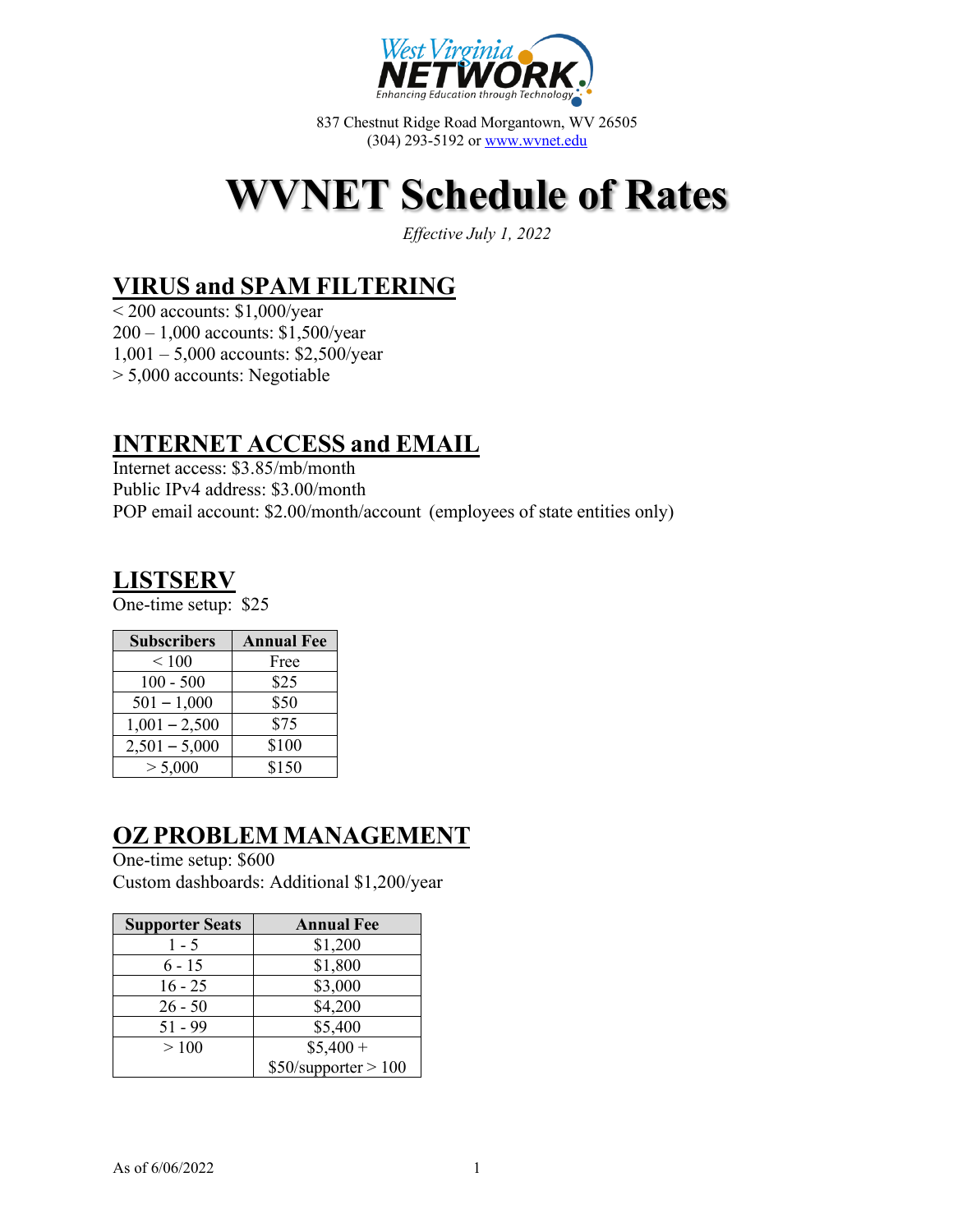# **WEB HOSTING**

\$25/month includes:

- Unlimited disk space (subject to Acceptable Use Policy)
- FTP access
- 24/7 helpdesk
- Daily backups
- Plug-in updates (WordPress sites only)

#### Single site:

- **Bronze:** No migration assistance from WVNET
- **Silver:** \$100 one-time fee to migrate current WordPress site as is
- **Gold:** \$500 one-time fee to migrate current site and convert to WordPress (up to ten pages)

#### Multiple sites:

- \$30/month for web hosting plus (billed quarterly)
- WordPress multisite capabilities with support for up to 10 subsites in a single instance
- Additional subsites available in 10 subsite increments for an additional \$5/month
- Pricing for conversion and/or migration services available upon request

Additional web services available:

- \$2,400 annual fee for 25 hours of annual support (in addition to web hosting fees)
- ADA compliance audit at \$100/page
- Domain name registration and management based on current market price
- Website redesign with custom quote based on site requirements

Domain Name Procurement and Management

- Domain name (annual fee): Market price
- One-time setup: \$50
- Annual management fee: \$25 (excludes domain name renewal cost)

#### **CO-LOCATION**

*Not available to new commercial customers*

• Per energized rack unit: \$300/year per RU

In addition to energized rack unit fees, an additional fee will be assessed for use of a dedicated or private cabinet (either provided by the customer or by WVNET):

- Dedicated/private cabinet: \$500 one-time setup fee and \$600/year per Sq Ft
- Shared cabinet: no additional fee

Maintenance and support services require separate service agreement. Separate charge for additional or non-standard electrical connections.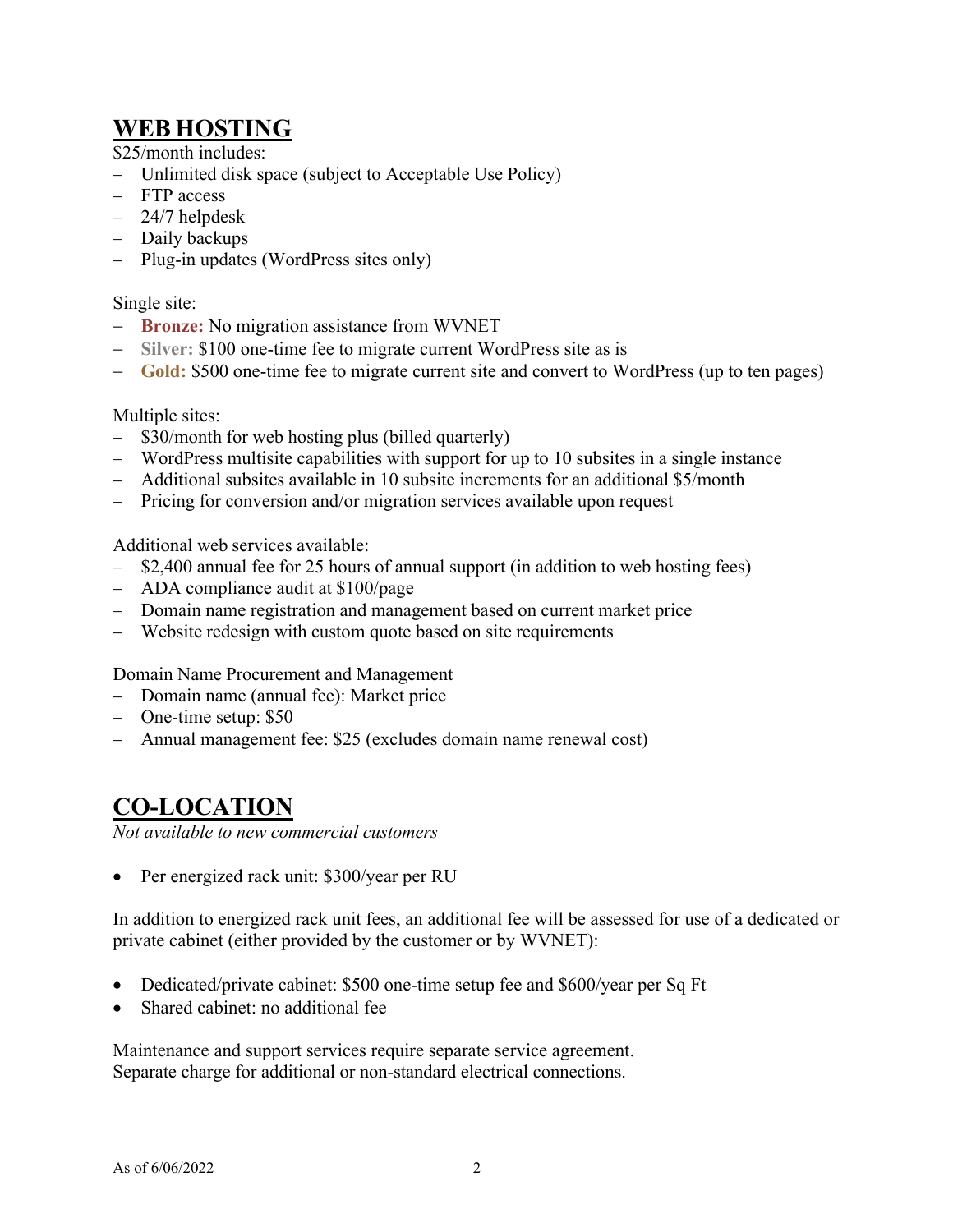# **VIRTUAL MACHINES**

| <b>vCPUs</b>   | <b>Storage</b><br>(GB) | vRAM<br>(GB)   | Annual<br>Fee |
|----------------|------------------------|----------------|---------------|
| 1              | 50                     |                | \$528         |
|                |                        | 2              | \$556         |
|                |                        | 4              | \$611         |
|                |                        | 8              | \$721         |
| $\overline{2}$ | 100                    | $\overline{2}$ | \$1,056       |
|                |                        | 4              | \$1,111       |
|                |                        | 8              | \$1,221       |
|                |                        | 12             | \$1,331       |
| 4              | 200                    | 4              | \$2,112       |
|                |                        | 8              | \$2,222       |
|                |                        | 16             | \$2,442       |
|                |                        | 32             | \$2,882       |
| 8              | 200                    | 8              | \$3,662       |
|                |                        | 16             | \$3,882       |
|                |                        | 32             | \$4,322       |
|                |                        | 48             | \$4,762       |

### **HOSTING SERVICES**

Banner Hosting: \$75,388/year Banner Support Services

- Hosted customers: \$8,000/year
- Non-hosted customers: \$10,500/year

Argos Hosting: \$14,102/year Degree Works Hosting: \$19,348/year Degree Works Transfer Equivalency: Varies based on student FTE

D2L Brightspace Hosting: Varies based on student FTE SoftChalk: Varies based on FTE Oracle licensing: Varies based on FTE and usage

LMS integration with Banner

- WVNET D2L customers: included in D2L fee
- Blackboard customers: \$4,608/year